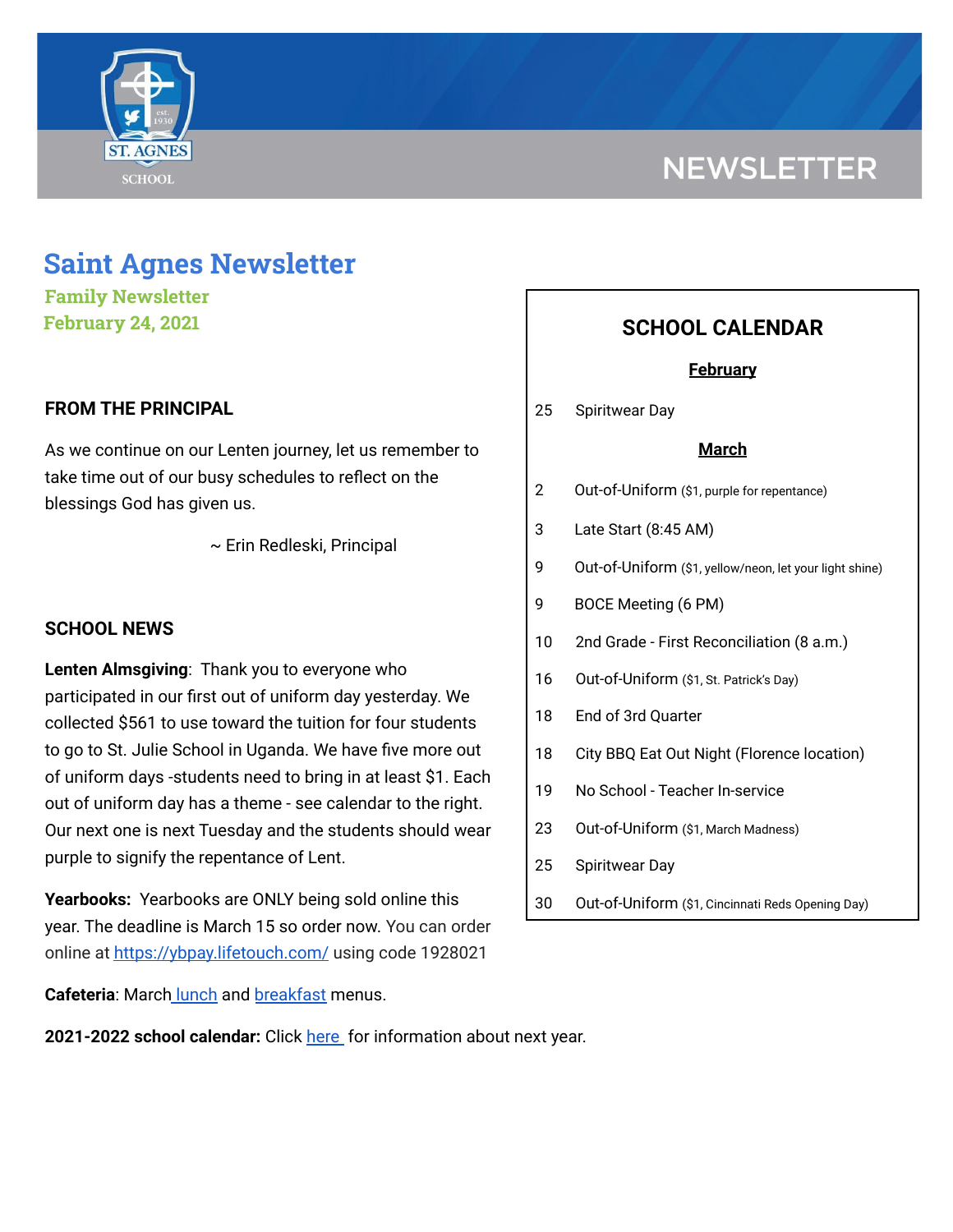**Library/Iditarod News:** Attention all Mushers! St. Agnes is tracking the Iditarod Trail Sled Dog Race! The K - 5 students have been learning about the Iditarod in library class and are adopting 2 - 3 musher teams to follow. Grades 6-8 can follow along by visiting <https://iditarod.com/> and login to see the 2-week journey along the 852 mile route at home (username: Mrsbergs password: iditarod1). The race will begin Sunday, March 7th; 2:00pm, Alaska Standard Time (6:00pm EST.) Please email me with any questions. Have fun exploring the site and watching the race LIVE! Mrs. Carolyn Bergs [cbergs@saintagnes.com](mailto:cbergs@saintagnes.com)

#### **COVID Reminders:**

**~** The Diocese asks parents to be vigilant and consider refraining from unmasked and close contact activities in order to ensure the health of the schools.

**~** Read the updated diocesan travel [policy](https://school.saintagnes.com/wp-content/uploads/2021/02/Travel-Quarentine-Update-Feb.-2021.pdf). For overnight trips outside the Northern Ky/Greater Cincinnati area please fill out the attached [travel](https://docs.google.com/forms/d/1G4JmfFWk29Sxg_3O81r5EB0F7IYJyTofEAGJ9wd5aO4/edit?ts=5f985dbb&gxids=7628) form. The travel form only applies when a student is traveling.

**~** You must continue reporting student positive COVID-19 cases as well as positive household cases. Please let us know if *anyone* in your household tests positive. Send email to [msucher@saintagnes.com](mailto:msucher@saintagnes.com).

**~** If you suspect that someone in your household may have COVID-19 or is going to be tested for COVID-19, then all of the household members must stay home from school and not play sports or participate in activities until the results are in. Please email [msucher@saintagnes.com](mailto:msucher@saintagnes.com)

#### **PTO NEWS**

**Box Tops:** If you still have any clipped Box Tops, please send them to the office tomorrow! Most Box Tops are now digital, so download the app and you can start scanning the receipts, if you haven't already. Scanning is actually much easier than clipping once you have the app, because it finds all the eligible products for you at one time and immediately credits them to school. You just have to scan the receipt into the app within 14 days of the purchase. Thanks for your support of our school!

**Big Blue Bash Raffle Tickets:** Congratulations to the first early bird drawing winner: Pat Metzger! Her ticket will be returned to the hopper for the main drawing. Raffle tickets can be purchased on the event website [www.BBB2021.givesmart.com](http://www.bbb2021.givesmart.com/). The students in each family that sells 10 tickets will be treated to a special treat (date TBD) and the students in the top three selling families will get to silly string Mrs. Redleski! If you have any questions, please reach out to the Big Blue Bash email at [saintagnesbigbluebash@gmail.com](mailto:saintagnesbigbluebash@gmail.com).

#### **Mission Statement of Saint Agnes School**

Saint Agnes School exists to provide excellence in Catholic education while inspiring and empowering our students to live the Gospel message of Jesus Christ. As compassionate and faithful Christians, we continue to pursue our spiritual journey, achieve our highest academic potential, and be stewards of the Catholic faith to others.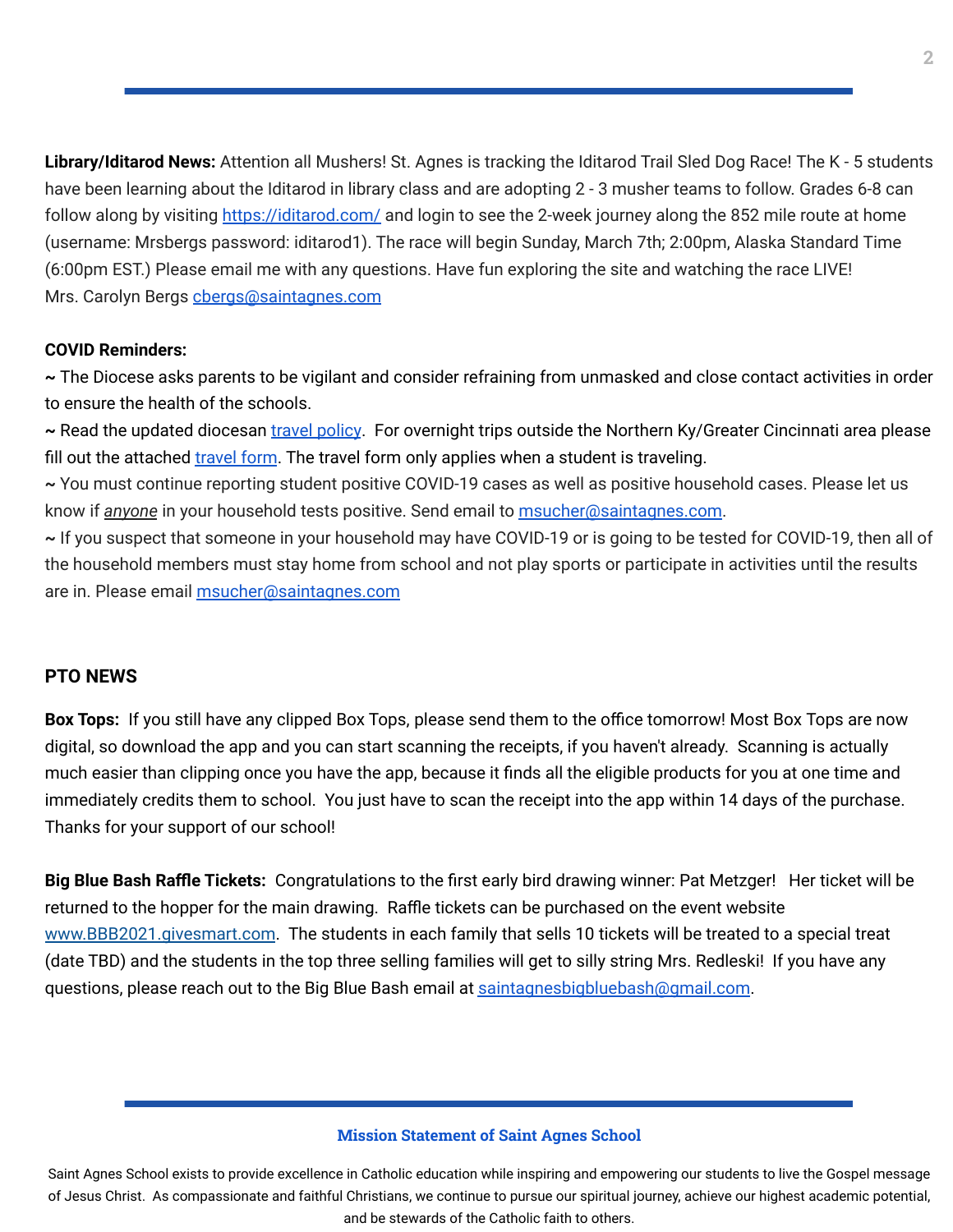**Big Blue Bash Silent Auction Donations:** Have you been cleaning out your closets on these cold winter days? Do you have unopened Christmas presents that just aren't your style? Do you have gift cards or kohls cash you aren't going to use? The Big Blue Bash can use it all! The Big Blue Bash is collecting donations for our silent auction. Examples include: liquor, beer, wine, gift cards, toys and games, tickets to events/shows, sports memorabilia, etc. This is a great way to re-gift those leftover Christmas gifts or gift cards that are taking up space in your wallet! For those that are avid Amazon shoppers we have created a Big Blue Bash Wish List to help us fill our baskets. You can have the items shipped to the office using this link: [https://www.amazon.com/hz/wishlist/ls/SUO7HQZQ4GV?ref\\_=wl\\_share](https://www.amazon.com/hz/wishlist/ls/SUO7HQZQ4GV?ref_=wl_share) Donations can be dropped off at the school office or to make special arrangements to donate items to The Big Blue Bash please contact Jenn Fariello at jennfariello@hotmail.com.

## **ATHLETIC BOOSTERS**

**Spring Sports Registration Deadlines:** Please visit <http://tshq.bluesombrero.com/saintagnesboosters> to register for soccer, track & field, and baseball/softball. Registration deadlines are as follows:

- Soccer registration deadline is February 27th.
- Track & Field deadline is February 28th.
- Baseball/Softball deadline is March 7th.

**Coaches:** If you are interested in coaching a spring sport for Saint Agnes, please make sure your Virtus is up-to-date. If you need assistance accessing your account, please contact Mrs. Beth Love at [parishoffice@saintagnes.com](mailto:parishoffice@saintagnes.com).

**Athletic Waiver:** Students participating in any athletics program sponsored by Saint Agnes will be required to complete the Diocese of Covington [Communicable](https://school.saintagnes.com/wp-content/uploads/2021/02/Sports-COVID-19-Waiver-2021.pdf) Diseases Waiver form. This form is required by the Diocese of Covington in order for a student to participate in any school sponsored athletic activity. Please return completed waiver forms to the school office.

## **COMMUNITY NEWS**

**Summer Solutions** - Looking to keep your child on track over the summer? *Summer Solutions* books are designed to be used three times per week during the 10–week break. Each lesson typically takes only minutes to complete. Click [here](https://school.saintagnes.com/wp-content/uploads/2021/02/2021-summer-solutions.pdf) for details.

#### **Mission Statement of Saint Agnes School**

Saint Agnes School exists to provide excellence in Catholic education while inspiring and empowering our students to live the Gospel message of Jesus Christ. As compassionate and faithful Christians, we continue to pursue our spiritual journey, achieve our highest academic potential, and be stewards of the Catholic faith to others.